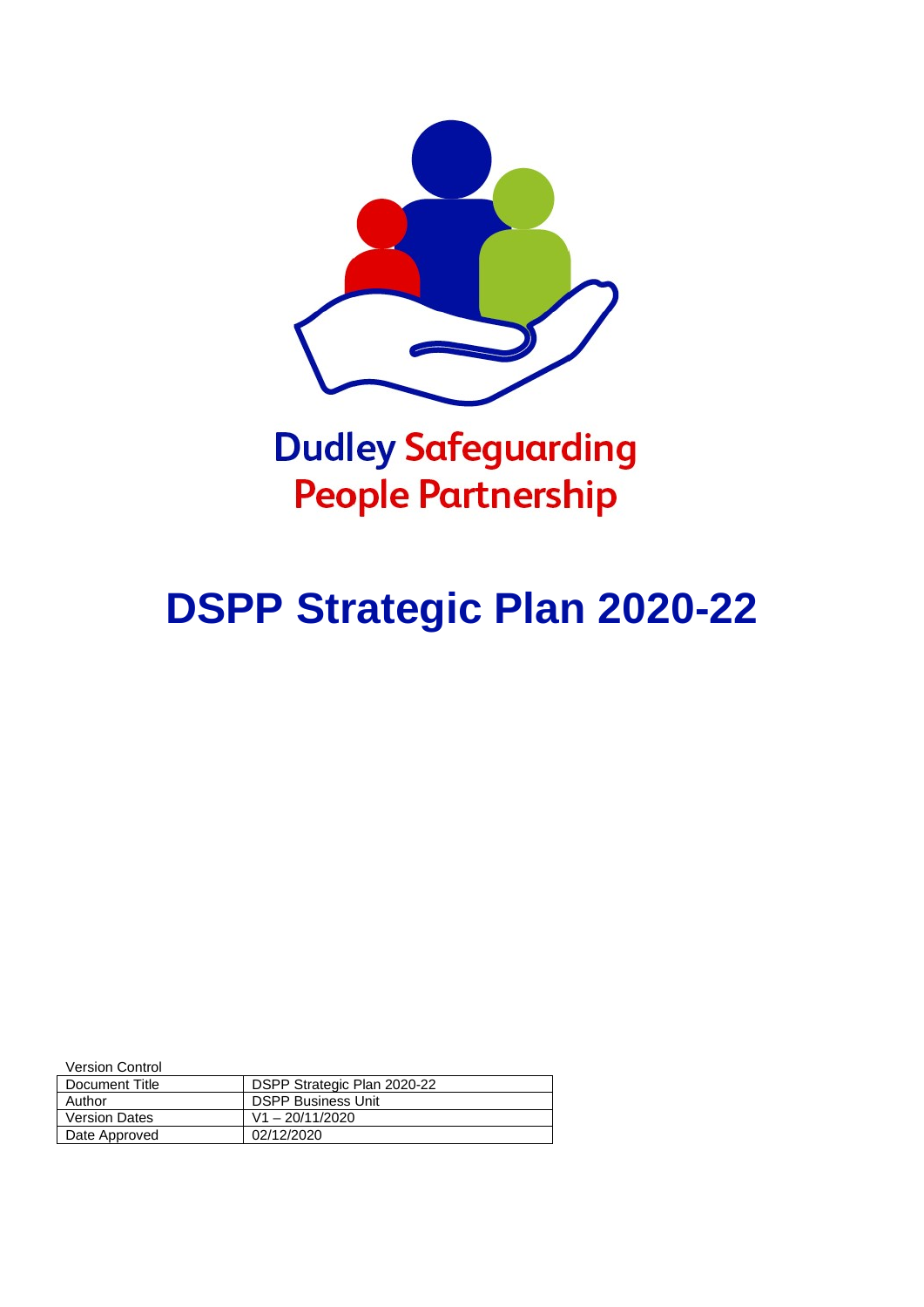

# **ABOUT US**

Safeguarding is key to making Dudley the best place to live that it can be. Dudley has huge ambition and, whilst it is recognised that improvements are regular and ongoing, there are still issues to be addressed. Together, partners in Dudley strive to make Dudley a connected and informed community. The voice of children, young people, adults and the communities in which they live will be heard and communities will continue to thrive and be safe places to live.

The DSPP shares and embeds The Dudley Vision 2030 to ensure Dudley is "a place of healthy, resilient, safe communities with high aspirations and the ability to shape their own future".

The DSPP is led by the three statutory safeguarding partners; West Midlands Police, Dudley CCG and Dudley MBC<sup>[1](#page-1-0)</sup>. However all organisations and agencies that work with children, their families and adults play a significant role when it comes to safeguarding and continue to support the DSPP in safeguarding people within Dudley.

The DSPP is independent and the role is to seeks assurance, scrutinise, and also support multi agency safeguarding partnership arrangements in Dudley so that people across the life course who need help, receive that help and are safeguarded.

## **KEY PRINCIPLES:**

In order to be successful, the DSPP have 3 key principles;

- 1. Ensure effectiveness and accountability for service delivery.
- 2. Being efficient, resilient and SMART.
- 3. Ensure what we do is coherent with wider community partnerships and fit for purpose to the future.

#### **CORE BUSINESS:**

The DSPP considers the following points to be our core business and ones which are reflected throughout our sub groups:

- Systems which ensure that children, young people and adults at risk are at the centre of our practice and are monitored and evaluated.
- Services will be easily accessible, well publicised, ensure confidentiality and available in an environment that is sensitive to the needs of adults at risk and children.
- All services and settings will take into account the views of children, young people, and adults who access services, in the decisions about and delivery of services.
- All services will ensure that difference is valued and make adjustments where required for example to enable access for disabled people.
- All services will take into account the service user's wishes and feelings and balance this against their rights and need to be safeguarded.

<span id="page-1-0"></span><sup>&</sup>lt;sup>1</sup> Working Together 2018.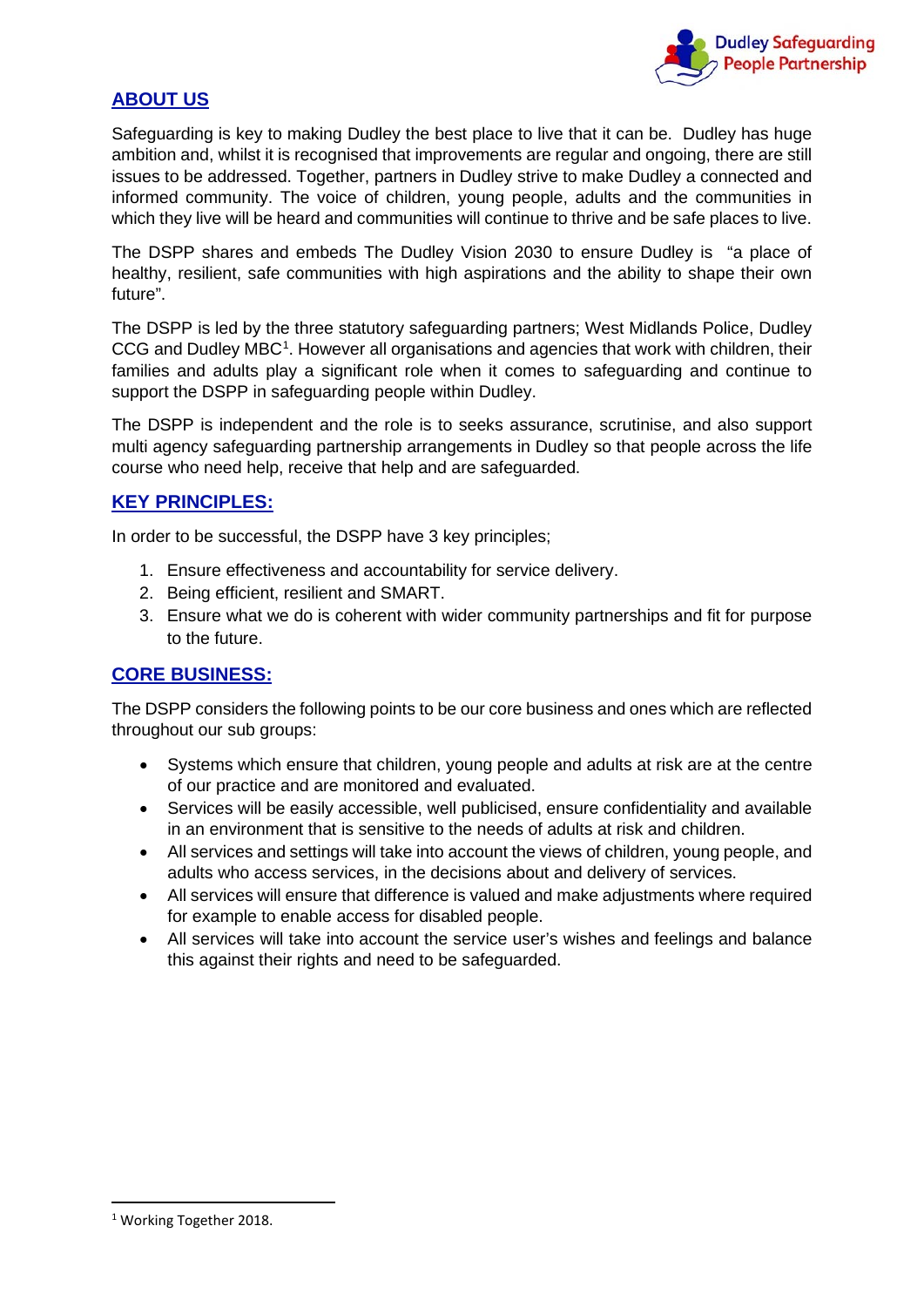

## **OUR PRIORITIES:**

#### **1.Preventing harm across the life course**

To support the implementation of this strategy and to ensure that 'harm' is widely understood and responded to in joint working arrangements, the DSPP undertakes to deliver the following objectives:

- 1) To ensure that all DSPP partners are trauma informed by understanding and recognising Adverse Childhood Experiences and therefore deliver trauma responsive care to ensure a positive impact on people across life course.
- 2) To ensure the needs of children and adults who are affected by trauma are recognised, understood and responded to in a way that meets their individual needs, with a focus on a holistic approach to households that addresses the root causes of harm
- 3) Ensuring that the impact & response to trauma and ACEs is considered across all systems including social care, policing, housing, health, employment and education.
- 4) To support education settings in evidence-based approaches, resources and expanding guidance around ACEs
- 5) Support and influence commissioning opportunities, ensuring trauma informed and responsive care practices are core competencies in the commissioning process
- 6) Ensure that ACEs are recognised at the early intervention stage or to recognise existing signs for example in mental health, substance misuse, presence within the criminal justice system, where trauma has already been experienced.
- 7) Take opportunities to assist the community in Dudley to become trauma informed, assisting the community to increase resilience and become more responsive to the causes of adversity and trauma.

#### **2.Neglect across the life course**

To support the implementation of this strategy and to ensure that "neglect' is widely understood and responded to in joint working arrangements, the DSPP undertakes to deliver the following objectives:

- 1) To ensure that all DSPP partners understand the threshold for intervention in situations where neglect is a feature.
- 2) To ensure services are delivered in a meaningful and timely fashion for children young people and adults who are experiencing neglect so as to avoid the need for statutory intervention where possible by developing performance and quality assurance systems and mechanisms that enable the DSPP to judge the effectiveness of early help and check that services designed to mitigate the effects of childhood neglect are working.
- 3) Raise awareness of neglect through our website and newsletters and will seek to be involved in and support events and initiatives that will contribute to this.
- 4) Maintain our commitment to the Family Safeguarding Programme and "Strengthening Families" ensuring as it is rolled out and developed that it maintains a focus on neglect

#### **3.Exploitation across the life course**

To support the implementation of this strategy and to ensure that 'exploitation' is widely understood and responded to in joint working arrangements, the DSPP undertakes to deliver the following objectives:

1) To ensure that all DSPP partners understand what types of exploitation are widespread in Dudley across the life course, including young people transitioning into adulthood.